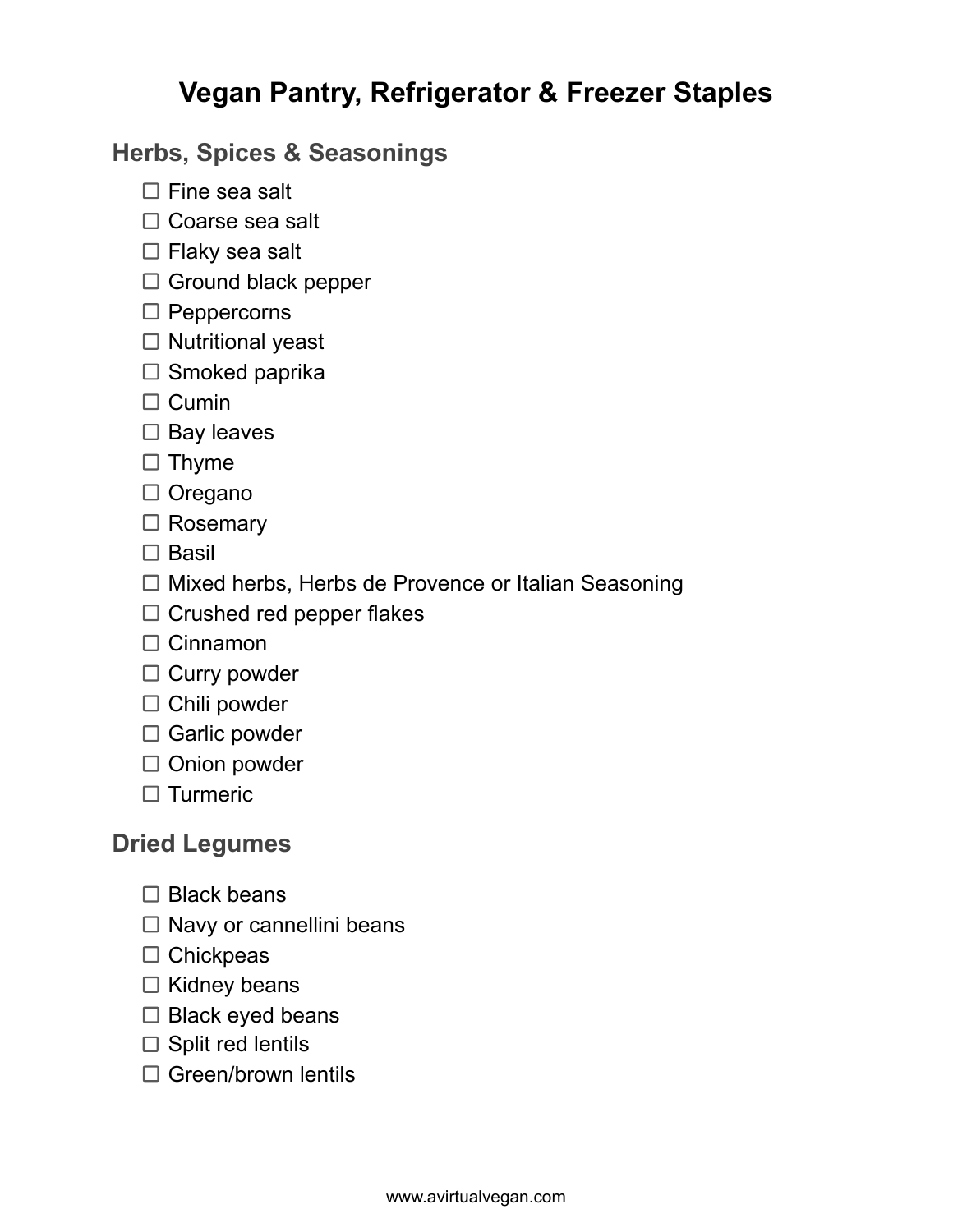# **Oils**

- $\square$  Light olive oil
- $\square$  Extra virgin olive oil
- □ Virgin Coconut oil
- $\Box$  Refined coconut oil
- $\square$  Light sesame oil
- $\Box$  Toasted sesame oil
- □ Refined avocado oil

#### **Vinegars**

- $\Box$  Apple cider vinegar
- $\square$  Balsamic vinegar
- $\Box$  White wine vinegar
- $\Box$  Red wine vinegar
- $\Box$  Rice wine vinegar
- $\Box$  Malt vinegar

# **Nuts, Nut Butters & Seeds**

- $\Box$  Peanut butter
- □ Almond butter
- $\square$  Tahini
- $\Box$  Cashew butter
- □ Ground flaxseed
- $\Box$  Cashews
- □ Almonds
- □ Almond flour
- □ Walnuts
- $\square$  Pecans
- $\square$  Pumpkin seeds
- $\Box$  Chia seeds
- $\square$  Sesame seeds
- $\square$  Sunflower seeds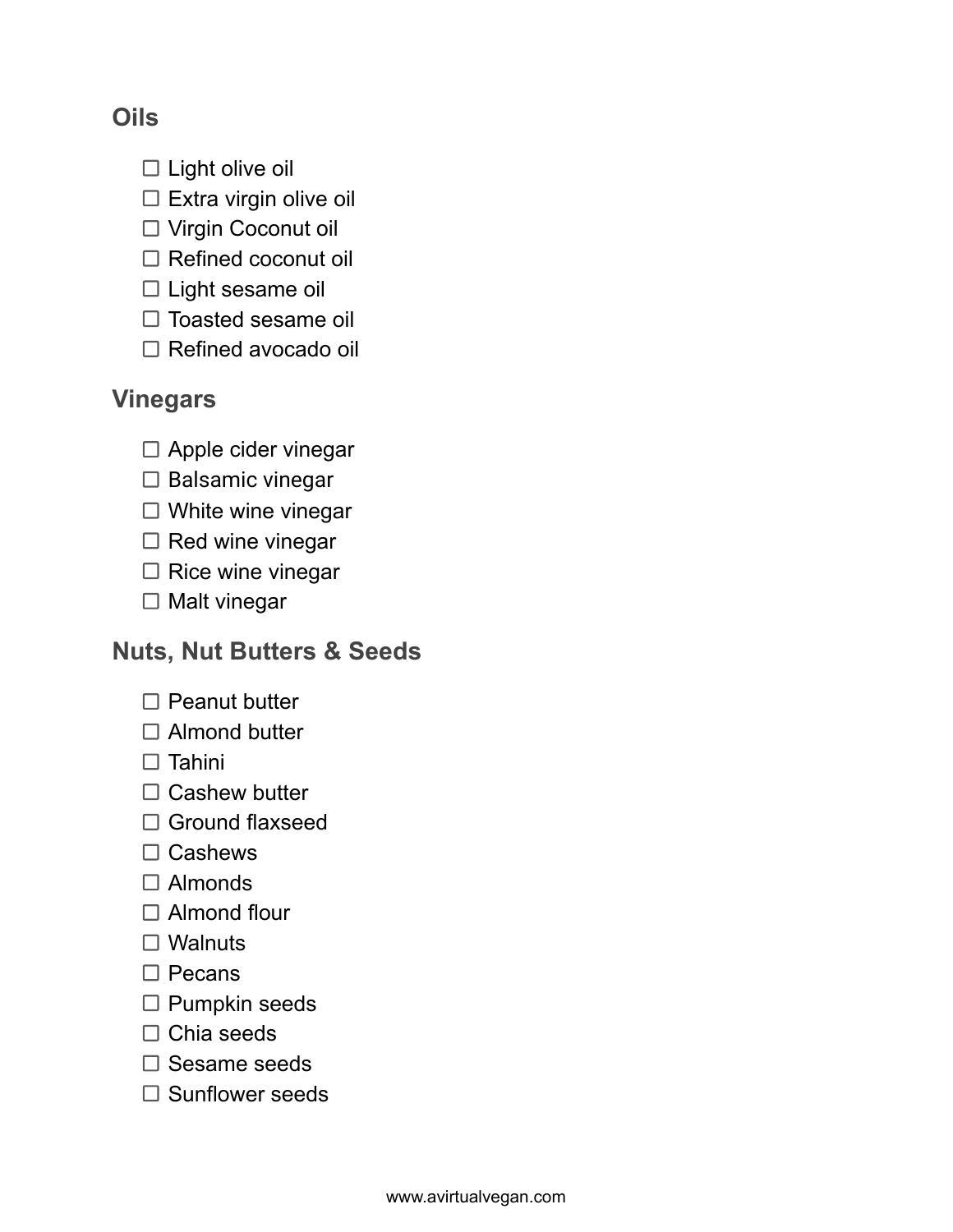### **Produce**

- $\Box$  Lemons
- $\Box$  Oranges
- $\square$  Apples
- $\Box$  Bananas
- $\square$  Berries
- □ Garlic
- $\Box$  Onions
- $\Box$  Carrots
- $\Box$  Celery
- $\Box$  Mushrooms
- □ Zucchini
- □ Eggplant
- $\Box$  Kale
- □ Broccoli
- $\Box$  Cauliflower
- $\square$  Tomatoes
- □ Avocados
- $\square$  Bell peppers
- $\square$  Sweet potatoes
- $\square$  Potatoes
- $\square$  Lettuce, spring mix or arugula

#### **Sweeteners**

- $\Box$  Cane sugar
- □ Powdered/confectioner's sugar
- $\Box$  Light brown sugar
- $\square$  Dark brown sugar
- □ Coconut sugar
- $\Box$  Turbinado sugar
- $\square$  Pure maple syrup
- $\Box$  Vegan honey
- $\square$  Molasses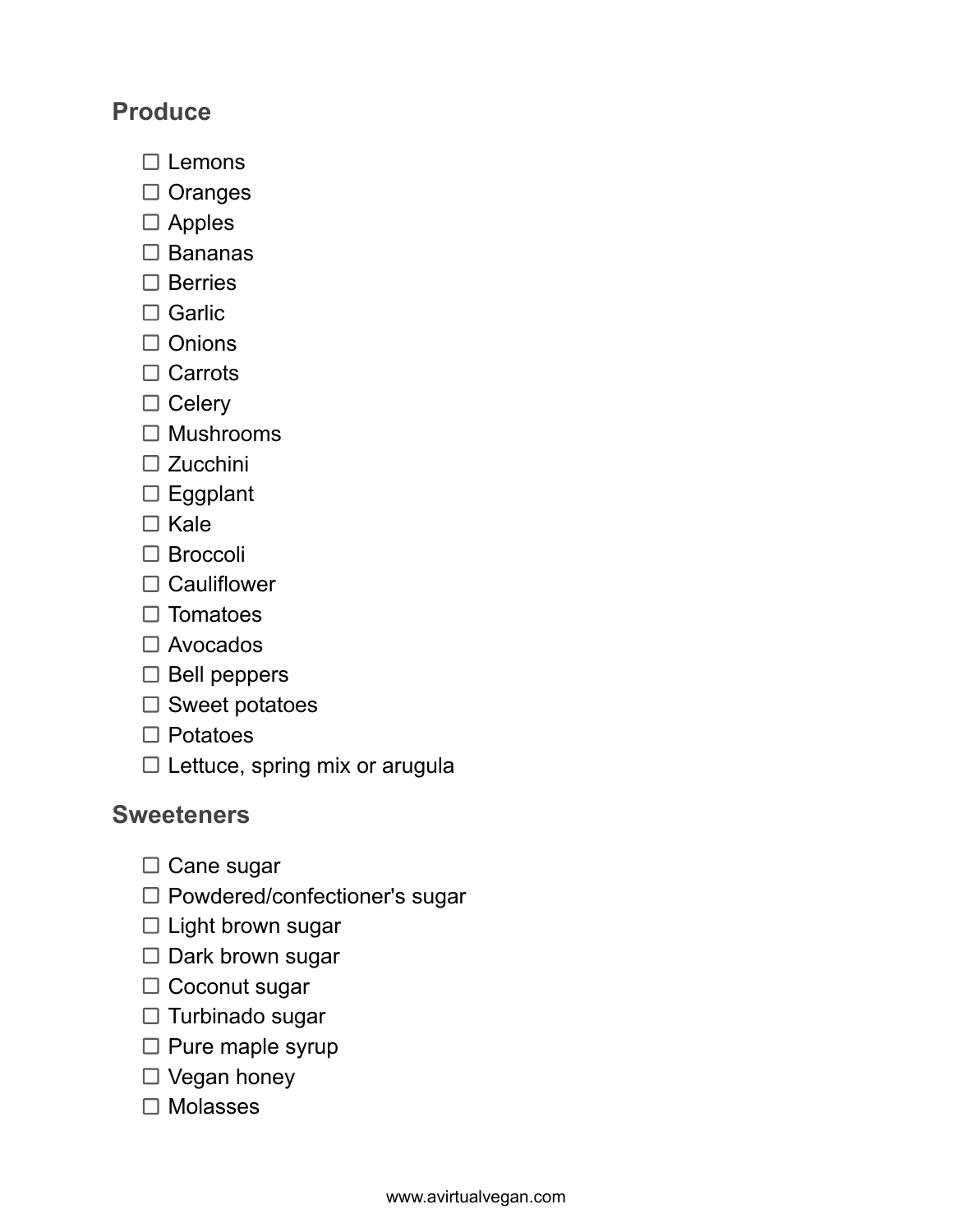# **Condiments & Sauces**

- $\Box$  Prepared yellow mustard
- $\square$  Dijon mustard
- $\Box$  Tomato ketchup
- □ Vegan mayonnaise
- $\Box$  Unsweetened applesauce
- $\square$  Salad dressing/vinaigrette
- $\Box$  Sriracha
- □ Hot Sauce
- $\Box$  Chutney
- $\Box$  Soy sauce or Tamari
- $\Box$  Marinara/pasta sauce
- □ Sweet Thai Chili Sauce

# **Flour & Baking**

- $\Box$  All purpose flour (plain in the UK)
- $\Box$  Spelt flour
- □ Whole Wheat flour
- $\Box$  Almond flour
- $\Box$  Vital wheat gluten
- $\Box$  Chickpea flour
- $\Box$  Rye flour
- $\Box$  Baking powder (aluminum free)
- $\square$  Baking soda
- □ Yeast
- $\square$  Semi-sweet chocolate chips
- $\Box$  Cocoa powder
- □ Unsweetened shredded coconut
- $\Box$  Dried fruit
- □ Vanilla extract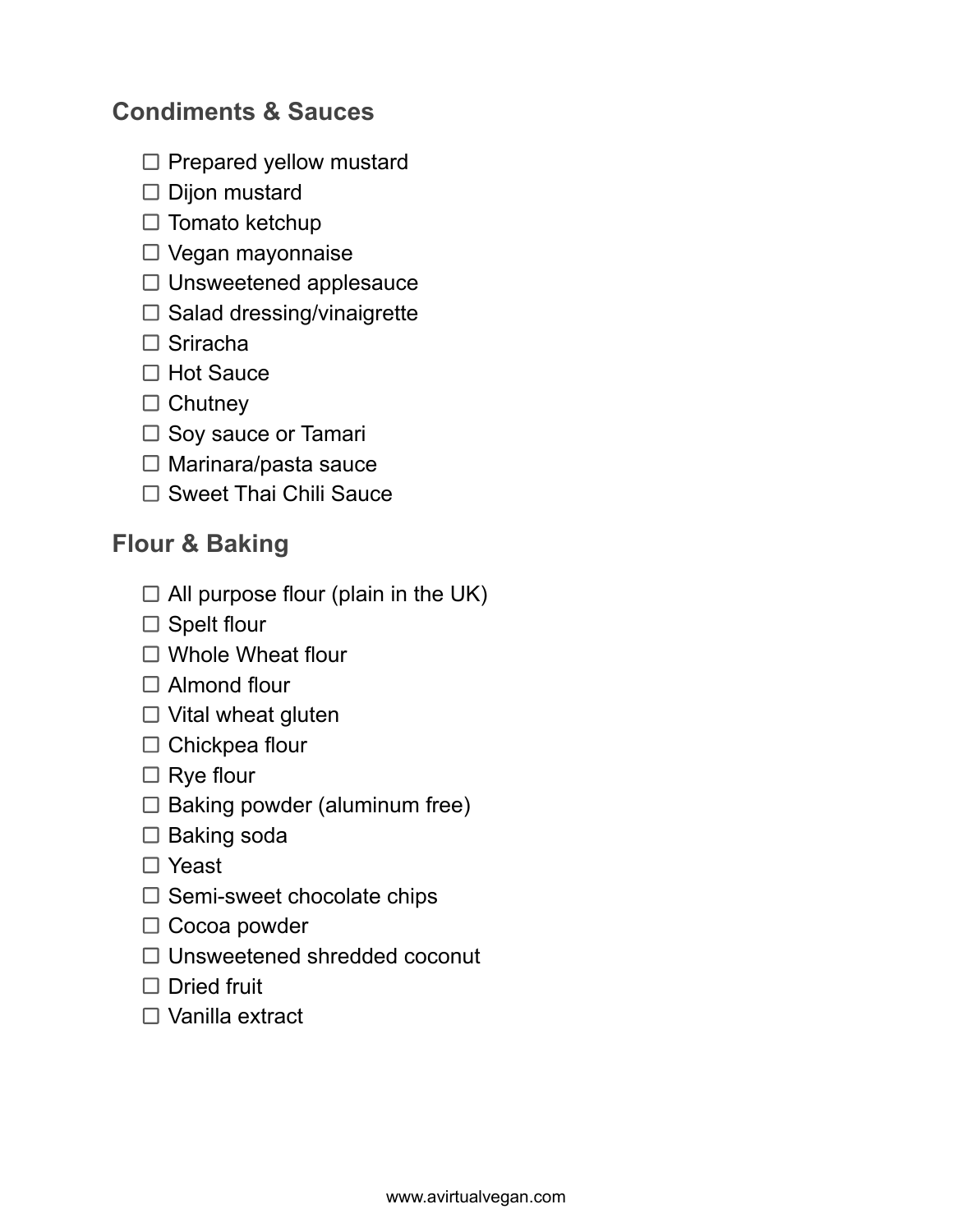### **Cans, Jars & Cartons**

- $\Box$  Vegetable stock
- $\Box$  Better Than Bouillon (No Chicken, No Beef, Vegetable, Garlic).

 $\Box$  Jam

- $\Box$  Coconut milk Full fat and light
- $\Box$  Crushed tomatoes
- □ Whole tomatoes
- $\Box$  Fire roasted tomatoes
- $\Box$  Tomato paste/puree.
- $\square$  Pumpkin puree
- $\Box$  Black black beans
- $\Box$  Cannellini beans
- $\Box$  Kidney beans
- $\Box$  Chickpeas
- $\Box$  Baked beans
- $\Box$  Black olives
- $\square$  Pickles/gherkins
- $\Box$  Capers
- $\Box$  Pickled jalapenos
- $\Box$  Artichokes in oil or brine

#### **Dried goods**

- $\Box$  Pasta (Spaghetti, penne, rigatoni, macaroni, couscous)
- $\Box$  Noodles (Rice, soba and ramen)
- Quinoa
- $\Box$  Rice (Long grain, basmati and risotto)
- □ Cornmeal
- $\Box$  Oats (Rolled/old fashioned and steel cut)
- $\Box$  Panko breadcrumbs
- □ Crackers
- $\Box$  Cornstarch
- □ Arrowroot powder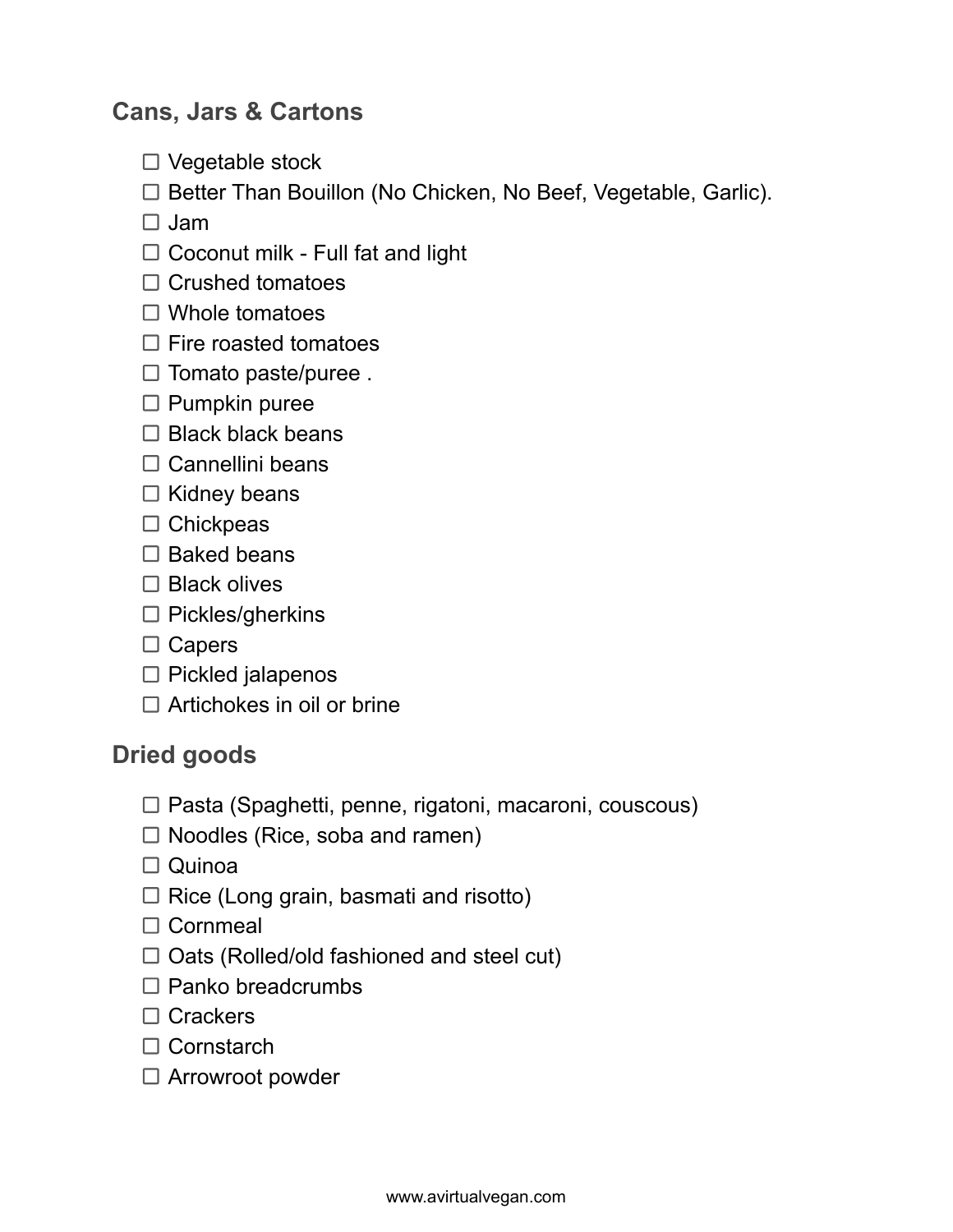#### **Beverages**

- $\Box$  Plant milk
- $\Box$  Orange juice
- $\square$  Tea
- $\Box$  Coffee

#### **Fridge**

- $\Box$  Vegan butter
- $\Box$  Tofu
- $\square$  Tempeh
- $\Box$  Hummus
- □ White miso
- $\Box$  Field Roast sausages
- □ Vegan yogurt
- □ Vegan cheese

#### **Freezer**

- □ Bread
- $\square$  Bagels
- $\square$  Tortillas
- $\Box$  Frozen fruit
- $\square$  Green peas
- $\Box$  Corn
- $\Box$  Edamame beans
- $\Box$  Fresh ginger (store in the freezer)
- $\Box$  Fresh Chillies (store in the freezer)
- $\Box$  Overripe Bananas
- □ Beyond Sausages, Ground Beef, Burgers
- □ Gardein Chick'n Tenders
- $\Box$  Gardein Beefless Tips
- □ Butler Soy Curls